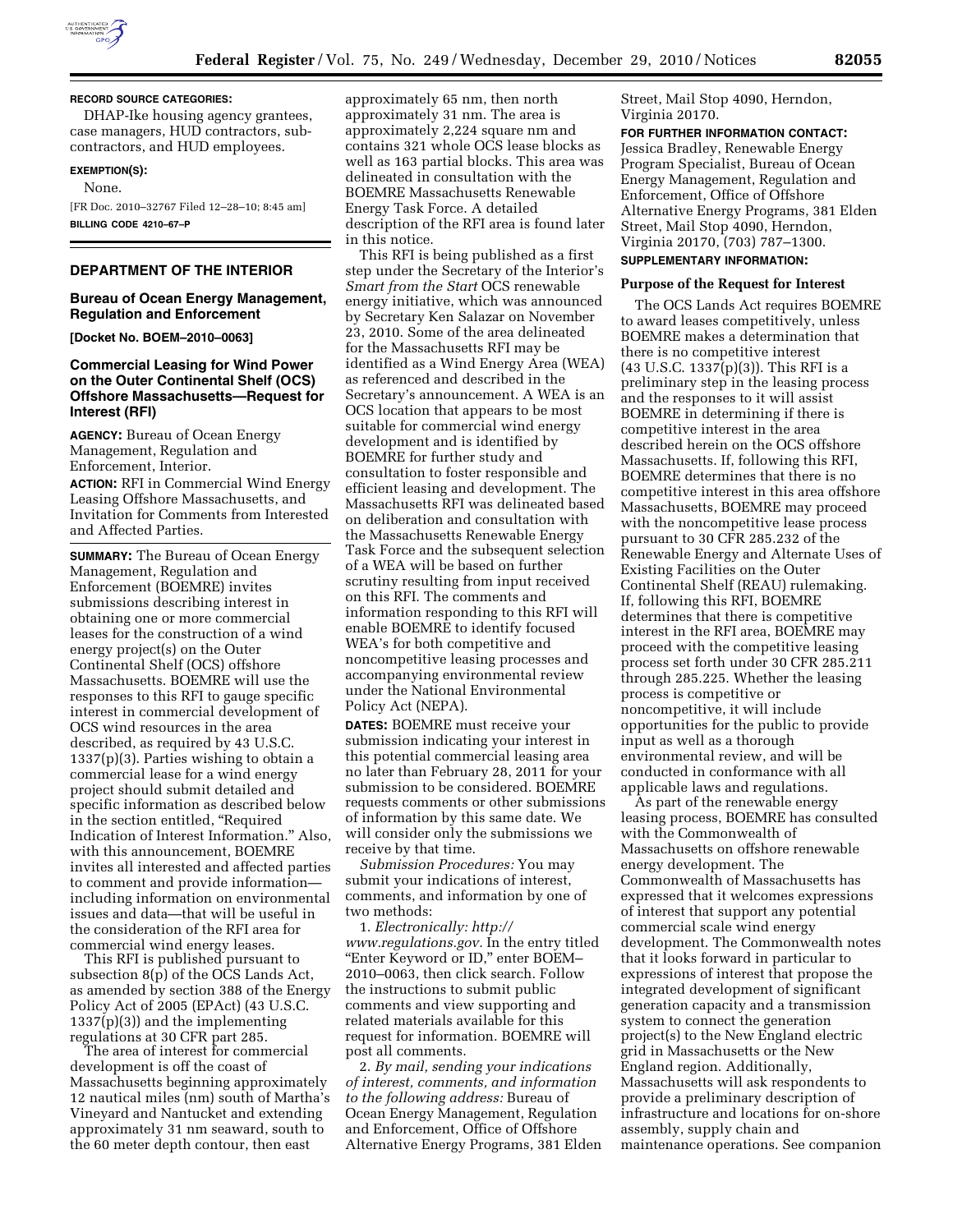piece from the Commonwealth of Massachusetts that provides additional information on the State's interest and goals at: *[http://www.mass.gov/](http://www.mass.gov/?pageID=eoeeaterminal&L=4&L0=Home&L1=Energy%2c+Utilities+%26+Clean+Technologies&L2=Renewable+Energy&L3=Wind&sid=Eoeea&b=terminalcontent&f=doer_renewables_wind_offshore-wind&csid=Eoeea) [?pageID=eoeeaterminal&L=4&L0=Home](http://www.mass.gov/?pageID=eoeeaterminal&L=4&L0=Home&L1=Energy%2c+Utilities+%26+Clean+Technologies&L2=Renewable+Energy&L3=Wind&sid=Eoeea&b=terminalcontent&f=doer_renewables_wind_offshore-wind&csid=Eoeea) [&L1=Energy%2c+Utilities+%26+](http://www.mass.gov/?pageID=eoeeaterminal&L=4&L0=Home&L1=Energy%2c+Utilities+%26+Clean+Technologies&L2=Renewable+Energy&L3=Wind&sid=Eoeea&b=terminalcontent&f=doer_renewables_wind_offshore-wind&csid=Eoeea) [Clean+Technologies&L2=Renewable+](http://www.mass.gov/?pageID=eoeeaterminal&L=4&L0=Home&L1=Energy%2c+Utilities+%26+Clean+Technologies&L2=Renewable+Energy&L3=Wind&sid=Eoeea&b=terminalcontent&f=doer_renewables_wind_offshore-wind&csid=Eoeea) [Energy&L3=Wind&sid=Eoeea](http://www.mass.gov/?pageID=eoeeaterminal&L=4&L0=Home&L1=Energy%2c+Utilities+%26+Clean+Technologies&L2=Renewable+Energy&L3=Wind&sid=Eoeea&b=terminalcontent&f=doer_renewables_wind_offshore-wind&csid=Eoeea) [&b=terminalcontent&f=doer](http://www.mass.gov/?pageID=eoeeaterminal&L=4&L0=Home&L1=Energy%2c+Utilities+%26+Clean+Technologies&L2=Renewable+Energy&L3=Wind&sid=Eoeea&b=terminalcontent&f=doer_renewables_wind_offshore-wind&csid=Eoeea)*\_*renewables* \_*wind*\_*[offshore-wind&csid=Eoeea.](http://www.mass.gov/?pageID=eoeeaterminal&L=4&L0=Home&L1=Energy%2c+Utilities+%26+Clean+Technologies&L2=Renewable+Energy&L3=Wind&sid=Eoeea&b=terminalcontent&f=doer_renewables_wind_offshore-wind&csid=Eoeea)* 

Parties other than those interested in obtaining a commercial lease are welcome to submit comments in response to this RFI. Further, BOEMRE has formed the BOEMRE/Massachusetts Renewable Energy Task Force for coordination among relevant Federal agencies and affected state, local, and tribal governments throughout the leasing process. Task Force meeting materials are available on the BOEMRE Web site at: *[http://www.boemre.gov/](http://www.boemre.gov/offshore/RenewableEnergy/stateactivities.htm#Massachusetts) [offshore/RenewableEnergy/](http://www.boemre.gov/offshore/RenewableEnergy/stateactivities.htm#Massachusetts) [stateactivities.htm#Massachusetts.](http://www.boemre.gov/offshore/RenewableEnergy/stateactivities.htm#Massachusetts)* 

#### **Background**

#### *Energy Policy Act of 2005*

EPAct amended the OCS Lands Act by adding subsection 8(p), which authorizes the Secretary of the Interior to grant leases, easements, or rights-ofway (ROWs) on the OCS for activities that are not otherwise authorized by law and that produce or support production, transportation, or transmission of energy from sources other than oil or gas. EPAct also required the issuance of regulations to carry out the new authority pertaining to renewable energy on the OCS. The Secretary delegated this authority to issue leases, easements, and ROWs, and to promulgate regulations, to the Director of BOEMRE. BOEMRE published the REAU rule on April 29, 2009.

*Executive Order 13547: Stewardship of the Ocean, Our Coasts, and the Great Lakes* 

In July 2010, the President signed an Executive Order establishing the National Ocean Council. The Order establishes a comprehensive, integrated national policy for the stewardship of the Nation's ocean, coasts and Great Lakes and outlines procedures for the implementation of coastal and marine spatial planning through regional planning bodies.

BOEMRE appreciates the importance of coordinating its planning endeavors with other OCS users and regulators and intends to use the efforts of the regional planning bodies as a resource to inform its regulatory and leasing processes. BOEMRE anticipates that continued coordination with the State Renewable Energy Task Forces will help inform the

comprehensive coastal and marine spatial planning effort.

# *Actions Taken by the Commonwealth of Massachusetts*

In January 2010, the Patrick Administration released a study entitled *Strategic Options for Investment in Transmission in Support of Offshore Wind Development in Massachusetts.*  The report was produced by a team at Analysis Group, under the leadership of Dr. Susan F. Tierney. It analyzes the transmission challenges involved in creating substantial offshore wind generation, and presents a series of options for the Commonwealth to consider in developing sufficient transmission capacity; *[http://](http://www.analysisgroup.com/uploadedFiles/Publishing/Articles/Strategic_Options_Offshore_Wind_12-01-09.pdf) [www.analysisgroup.com/uploadedFiles/](http://www.analysisgroup.com/uploadedFiles/Publishing/Articles/Strategic_Options_Offshore_Wind_12-01-09.pdf) [Publishing/Articles/Strategic](http://www.analysisgroup.com/uploadedFiles/Publishing/Articles/Strategic_Options_Offshore_Wind_12-01-09.pdf)*\_*Options*\_ *Offshore*\_*Wind*\_*[12–01–09.pdf.](http://www.analysisgroup.com/uploadedFiles/Publishing/Articles/Strategic_Options_Offshore_Wind_12-01-09.pdf)* 

In January 2010, the Executive Office of Energy and Environmental Affairs (EEA) promulgated the Massachusetts Ocean Management Plan, which establishes new protections for significant marine resources and guides potential future marine development away from environmentally sensitive areas in State waters and on the OCS. To address renewable energy development, the Ocean Management Plan designates two locations, the Gosnold and Martha's Vineyard WEAs, for potential future commercial-scale wind energy development in state waters. Each community will have a significant role in approving projects within their respective jurisdictions. The Ocean Management Plan also distributes an initial development allotment of 100 turbines, on a sliding scale (based on coastline, ocean area, etc.) among the seven coastal regional planning authorities for the development of community (small-scale) wind energy development in state waters. The Ocean Management Plan is based on, and presents detailed maps of, a comprehensive analysis of currently available natural resource and human use data. Some data from the Ocean Management Plan extend sufficiently onto the OCS and will help inform ongoing planning in association with the Federal leasing process; additional data will be developed by the state in conjunction with BOEMRE. *See [http://](http://www.mass.gov/eea/mop) [www.mass.gov/eea/mop](http://www.mass.gov/eea/mop)* for material associated with the Ocean Management Plan. For Ocean Management Plan spatial data that extends onto the OCS, go to the on-line Massachusetts Ocean Resource Information System (MORIS). To interactively view the spatial data in MORIS, go to *[http://www.mass.gov/](http://www.mass.gov/czm/mapping/index.htm) [czm/mapping/index.htm](http://www.mass.gov/czm/mapping/index.htm)* and select ''Yes'' to accept the terms of use. Data are located in the ''BOEMRE Request for Interest (RFI)'' folder, located within the ''Ocean Management'' folder. Directions on how to navigate the map and download data are available on the MORIS Web site.

The Massachusetts Clean Energy Center has solicited a *Port and Support Infrastructure Analysis for Offshore Energy Development,* which will analyze shore and port facilities with a view towards identifying appropriate port facilities, estimating upgrades to make the locations suitable to support offshore energy development, and quantifying economic impacts on the port area.

On July 26, 2010, Massachusetts Governor Deval Patrick and Rhode Island Governor Donald Carcieri signed a Memorandum of Understanding (MOU) to jointly explore the potential development of offshore wind energy in an ''area of mutual interest'' (AMI) on the OCS offshore both States. BOEMRE will work with both states and the BOEMRE/ Rhode Island and BOEMRE/ Massachusetts Renewable Energy Task Forces in moving forward with renewable energy leasing within this area.

#### **Determination of Competitive Interest**

The first step in determining whether there is competitive interest in an area on the OCS for wind energy projects offshore of Massachusetts will be the evaluation of submissions describing nominations for particular areas of interest as suitable for commercial wind energy projects in response to this RFI. At the conclusion of the comment period for this RFI, BOEMRE will review the information received, undertake a completeness review and qualifications review of the nominations received, and make a determination of competitive interest. BOEMRE will first determine whether there is any geographic overlap of the areas of interest. If two areas of interest fully or partially overlap, the competitive process will begin as outlined in 30 CFR 285.211 through 285.225. BOEMRE will consult with the Massachusetts Renewable Energy Task Force throughout this process.

Situations may arise in which several parties nominate project areas that do not overlap. Under these circumstances, BOEMRE could choose to employ an allocation system of leases that involves the creation of competition across tracts. This system is referred to as intertract competition and would also be implemented under the competitive process outlined in 30 CFR 285.211 through 285.225. BOEMRE will consult with the BOEMRE/Massachusetts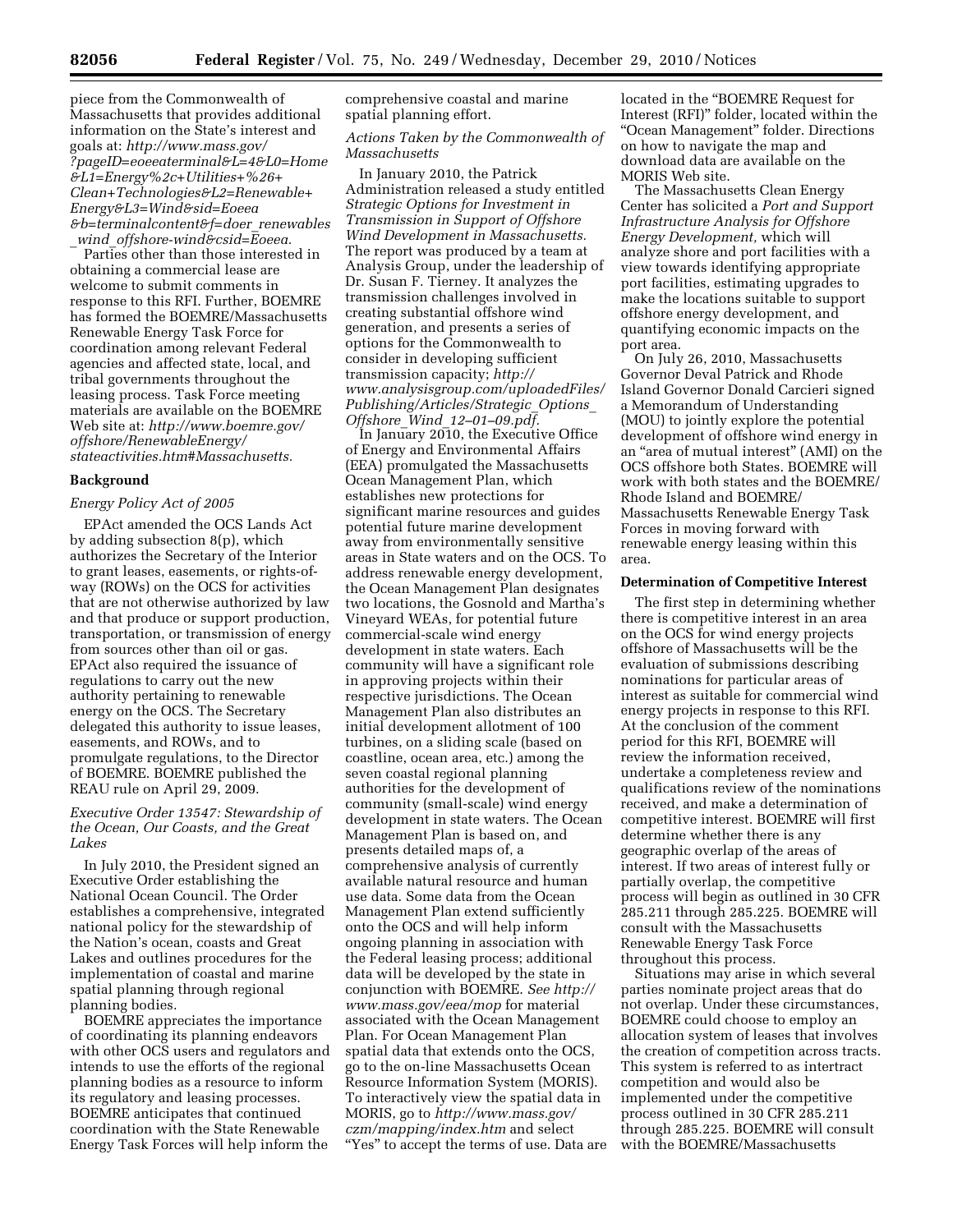Renewable Energy Task Force in determining intertract competition.

# **Competitive Process**

If BOEMRE determines that competitive interest exists for this area, it would proceed with the following defined process, as described in 30 CFR 285.211 through 285.225, consulting with the BOEMRE/Massachusetts Renewable Energy Task Force, as appropriate:

(1) *Call for Information and Nominations (Call).* BOEMRE would publish in the **Federal Register** a notice of a Call for Information and Nominations for leasing in specified areas. The comment period following the notice of a Call would be 45 days. In the notice, BOEMRE may request comments seeking information on areas that should receive special consideration and analysis; on geological conditions (including bottom hazards); on archaeological sites on the seabed or nearshore; on possible multiple uses of the proposed leasing area (including navigation, recreation, and fisheries); and, on other socioeconomic, cultural, biological, and environmental matters.

BOEMRE would require potential lessees to submit the following information in response to the Call: the area of interest for a possible lease; a general description of the potential lessee's objectives and the facilities that the potential lessee would use to achieve those objectives; a general schedule of proposed activities, including those leading to commercial operations; data and information concerning renewable energy and environmental conditions in the area of interest, including the energy data, natural and cultural resource data, potential landside and nearshore project elements that may affect historic and cultural resources, and information that was used to evaluate the area of interest; and documentation showing that the submitting entity is qualified to hold a lease. However, an applicant would not be required to resubmit information already submitted in response to this RFI. The Call may solicit information relating to the offshore transmission system of interest to the state in addition to information relating to existing wind generating facilities and sites.

(2) *Area Identification.* BOEMRE would identify areas for environmental analysis and consideration for leasing in discussion with appropriate Federal agencies, states, local governments, Indian tribes and other interested parties based on the information

submitted in response to this RFI and the Call.

(3) *Proposed Sale Notice.* BOEMRE would then publish the Proposed Sale Notice (PSN) in the **Federal Register**  and send the PSN to any affected Tribal government, the State Historic Preservation Office, the Governor of any affected state and the executive of any local government that might be affected. The PSN would describe the areas offered for leasing and the proposed terms and conditions of a lease sale, including the proposed auction format, lease form and lease provisions. Additionally, the PSN would describe the criteria and process for evaluating bids. The PSN would be issued after completion of the final National Environmental Policy Act (NEPA) documentation, preparation of the Consistency Determination as required by the Coastal Zone Management Act (CZMA) and its implementing regulations, and preparation of various analyses of proposed lease sale economic terms and conditions. The comment period following issuance of a PSN would be 60 days.

(4) *Final Sale Notice.* BOEMRE would then publish the Final Sale Notice (FSN) in the **Federal Register** at least 30 days before the date of the sale. Should BOEMRE proceed with a competitive auction to award leases, BOEMRE would use one of the following three auction formats to select the winner as described at 30 CFR 285.220: sealed bidding; ascending bidding; or two-stage bidding (a combination of ascending bidding and sealed bidding). The BOEMRE would publish the criteria for winning bid determinations in the FSN.

(5) *Bid Evaluation.* Following publication of the FSN in the **Federal Register**, qualified bidders may submit their bids to BOEMRE in accordance with procedures specified for the auction format to be used. The bids, including the bid deposits if applicable, would be checked for technical and legal adequacy. BOEMRE would evaluate the bids to determine if the bidder has complied with all applicable regulations. BOEMRE reserves the right to reject any or all bids and the right to withdraw an offer to lease an area from the sale.

(6) *Issuance of a Lease.* Following the selection of a winning bid by BOEMRE, the submitter would be notified of the decision and provided a set of official lease forms for execution. The successful bidder would be required to execute the lease, pay the remainder of the bonus bid, if applicable, and file the required financial assurance within 10 days of receiving the lease copies. Upon receipt of the required payments,

financial assurance, and properly executed lease forms, BOEMRE would issue a lease to the successful bidder.

# **Noncompetitive Process**

If BOEMRE determines that there is no competitive interest in a proposed lease, it may proceed with the noncompetitive lease issuance process pursuant to 30 CFR 285.232, consulting with the BOEMRE/Massachusetts Renewable Energy Task Force, as appropriate. Within 60 days of the date of a determination of no competitive interest, the respondent would be required to submit a Site Assessment Plan (SAP), as described in 30 CFR 285.231(d)(2)(i).

Leases issued noncompetitively need to comply with the requirements of NEPA, CZMA, the Endangered Species Act (ESA), the National Historic Preservation Act (NHPA), and other applicable Federal statutes. In accordance with 30 CFR 285.231(e), BOEMRE would coordinate and consult, as appropriate, with affected Federal agencies, affected Indian tribes, and state and local governments, in issuing a noncompetitive lease and developing lease terms and conditions.

It is possible that responses to this RFI may result in determinations that there is competitive interest for some areas but not for others. BOEMRE will announce publicly its determinations before proceeding with a competitive process, a noncompetitive process, or both.

#### **Environmental Review**

The following describes BOEMRE's environmental review process, which would be coordinated, to the extent possible, with any Federal, tribal, and State agencies that may have jurisdiction over activities associated with OCS commercial wind energy leases. Other Federal, State, and tribal agencies may have additional and separate environmental review or permitting processes or other requirements.

After evaluating the responses to the RFI, but before publishing the PSN for a competitive lease sale or issuing a lease noncompetitively, BOEMRE would prepare a NEPA analysis for public review and conduct required consultations with Federal, tribal, and State agencies.

Several consultations would be conducted, as appropriate, and integrated into the NEPA process described below. These consultations include, but are not limited to, those required by the CZMA, ESA, Magnuson-Stevens Fishery Conservation and Management Act, NHPA, and Executive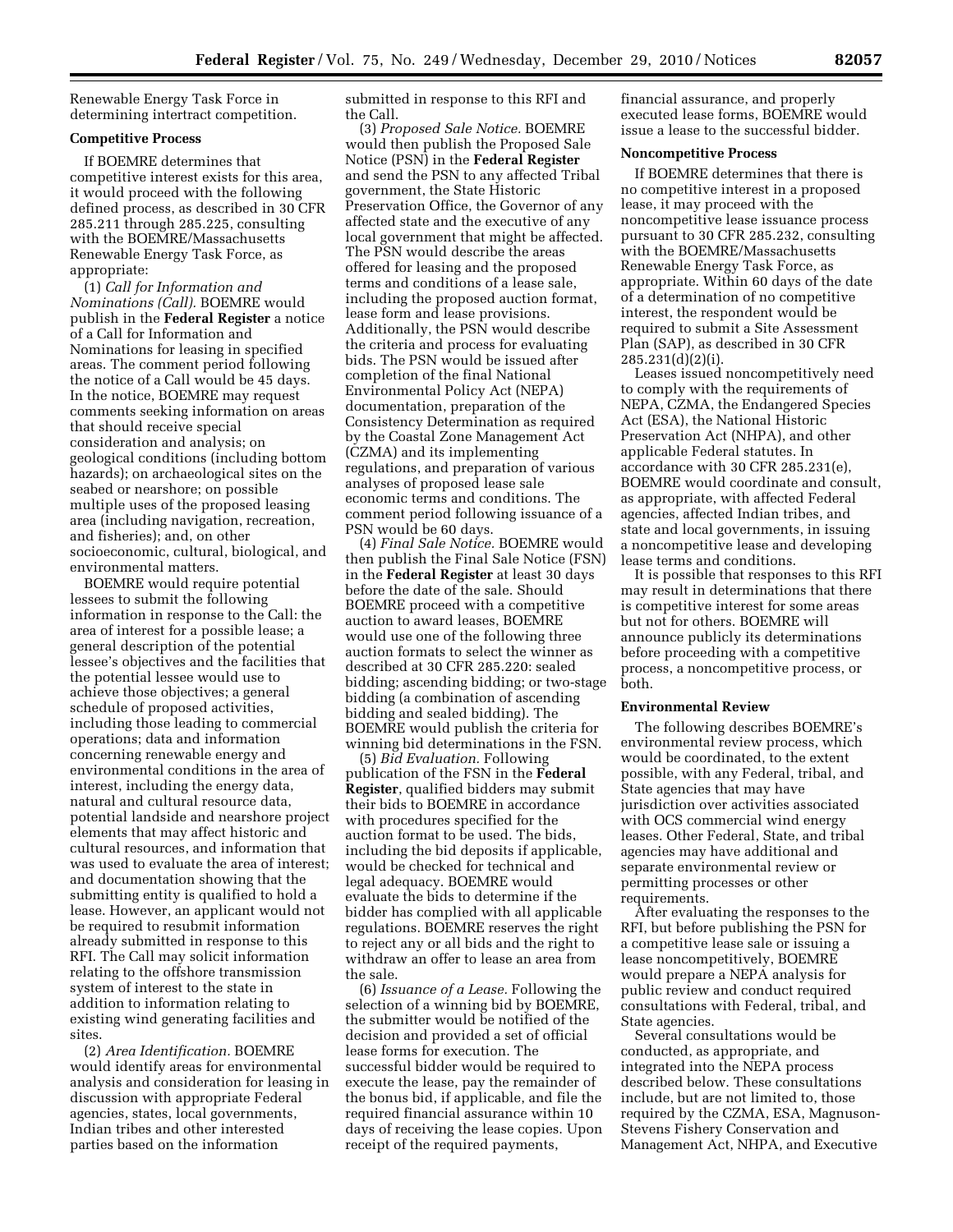Order 13175—''Consultation and Coordination with Tribal Governments.'' These consultations would be completed prior to the issuance of any leases.

BOEMRE will prepare an Environmental Assessment (EA) to evaluate the effects of issuing renewable energy leases. If the EA finds that the proposed action would be a major Federal action significantly affecting the quality of the human environment (42 U.S.C. 4332(c)), then the BOEMRE would begin the process of preparing an Environmental Impact Statement (EIS) to analyze the effects of issuing the lease(s) through either a noncompetitive or competitive process. This would include a public scoping period, including a 30-day comment period and one or more public meetings conducted to solicit input on the alternatives and issues to be addressed in a draft EIS. The draft EIS would describe the nature of the action under consideration, and any potential direct, indirect, and

cumulative impacts that the action will have on biological or physical resources, as well as on socioeconomic conditions.

#### **Description of the Area**

The RFI area was delineated through consultation with the BOEMRE/ Massachusetts Renewable Energy Task Force. The following whole OCS lease blocks are included within the RFI area:

In Providence NK19–07, blocks, 6976, 6977, 6978, 7022, 7023, 7024, 7025, 7026, 7027, 7028, 7029, 7072, 7073, 7074, 7075, 7076, 7077, 7078, 7079, 7118, 7119, 7120, 7121, 7122, 7123, 7124, 7125, 7126, 7127, 7128, and 7129.

In Providence NK19–07 following partial blocks are also included in the RFI area:

| <b>Block Number</b> | Sub Block                                                                          |
|---------------------|------------------------------------------------------------------------------------|
|                     | 6972  M,N,O,P<br>6973  M,N,O,P<br>6974  L,M,N,O,P<br>6975  D,F,G,H,I,J,K,L,M,N,O,P |

In Chatham NK19–08, blocks 6761, 6811, 6861, 6862, 6911, 6912, 6913, 6961, 6962, 6963, 7011, 7012, 7013, 7014, 7061, 7062, 7063, 7064, 7065, 7111, 7112, 7113, 7114, and 7115. In Block Island Shelf NK19–10, blocks 6019, 6020, 6021, 6022, 6023, 6024, 6025, 6026, 6027, 6028, 6029, 6030, 6069, 6070, 6071, 6072, 6073, 6074, 6075, 6076, 6077, 6078, 6079, 6080, 6081, 6082, 6083, 6084, 6125, 6126, 6127, 6128, 6129, 6130, 6131, 6132, 6133, 6134, 6175, 6176, 6177, 6178, 6179, 6180, 6181, 6182, 6183, 6184, 6225, 6226, 6227, 6228, 6229, 6230, 6231, 6232, 6233, 6234, 6275, 6276, 6277, 6278, 6279, 6280, 6281, 6282, 6283, 6284, 6325, 6326, 6327, 6328, 6329, 6330, 6331, 6332, 6333, 6334, 6376, 6377, 6378, 6379, 6380, 6381, 6382, 6383, 6384, 6428, 6429, 6430, 6431, 6432, 6433, 6434, 6480, 6481, 6482, 6483, 6484, 6532, 6533, and 6534. In Block Island Shelf, NK19–10 the following partial blocks are also

included in the RFI area:

| <b>Block Number</b>                                                  | Sub Block                                                                                                                                                                                                                                                                                                                                                                   |
|----------------------------------------------------------------------|-----------------------------------------------------------------------------------------------------------------------------------------------------------------------------------------------------------------------------------------------------------------------------------------------------------------------------------------------------------------------------|
| 6119<br>6120<br>6121<br>6123<br>6124<br>6174<br>6219<br>6224<br>6269 | A,B,C,D,E,F,G,H,I,J,K,L,M,N,O<br>A, B, C, D, E, F, G, H, I, J, K, L<br>A, B, C, D, E, F, G, H, I, J, K, L<br>A, B, C, D, E, F, G, H, I, J, K, L<br>A, B, C, D, E, F, G, H, I, J, K, L<br>A, B, C, D, E, F, G, H, I, J, K, L, N, O, P<br>A,B,C,E,F,G,I,J,K,M,N,O<br>B.C.D.F.G.H.J.K.L.N.O.P<br>A,B,C,E,F,G,I,J,K,M,N,O<br>B.C.D.F.G.H.J.K.L.N.O.P<br>A,B,C,E,F,G,I,J,K,M,N,O |

In Hydrographer Canyon NK19–11, blocks 6011, 6012, 6013, 6014, 6015, 6016, 6051, 6052, 6053, 6054, 6055, 6056, 6057, 6058, 6059, 6060, 6061, 6062, 6063, 6064, 6065, 6066, 6067, 6101, 6102, 6103, 6104, 6105, 6106, 6107, 6108, 6109, 6110, 6111, 6112, 6113, 6114, 6115, 6116, 6117, 6151, 6152, 6153, 6154, 6155, 6156, 6157, 6158, 6159, 6160, 6161, 6162, 6163, 6164, 6165, 6166, 6167, 6201, 6202, 6203, 6204, 6205, 6206, 6207, 6208, 6209, 6210, 6211, 6212, 6213, 6214, 6215, 6216, 6217, 6251, 6252, 6253, 6254, 6255, 6256, 6257, 6258, 6259, 6260, 6261, 6262, 6263, 6264, 6265,

6266, 6267, 6301, 6302, 6303, 6304, 6305, 6306, 6307, 6308, 6309, 6310, 6311, 6312, 6313, 6314, 6315, 6316, 6317, 6351, 6352, 6353, 6354, 6355, 6356, 6357, 6358, 6359, 6360, 6361, 6362, 6363, 6364, 6365, 6366, 6367, 6401, 6402, 6403, 6404, 6405, 6406, 6407, 6408, 6409, 6410, 6411, 6412, 6413, 6414, 6415, 6416, 6417, 6451, 6452, 6453, 6454, 6461, 6462, 6463, 6464, 6465, 6466, 6467, 6501, 6502, 6511, 6512, 6513, 6514, 6515, 6516, 6562, 6563, and 6564.

The area of interest is located off the coast of Massachusetts beginning approximately 12 nautical miles (nm)

south of Martha's Vineyard and Nantucket and extending approximately 31 nm seaward, south to the 60 meter depth contour, then east approximately 65 nm, then north approximately 31 nm. The area is approximately 2,224 square nm and contains 321 whole OCS lease blocks as well as 163 partial blocks. The boundary of the RFI follows the points listed in the table below in clockwise order. Point numbers 1 and 57 are the same. Coordinates are provided in X, Y (eastings, northings) UTM Zone 18N, NAD 83 and geographic (longitude, latitude), NAD83.

| Point No | X easting | Y northing | Longitude    | l atitude. |
|----------|-----------|------------|--------------|------------|
|          | 327200    | 4540800    | $-71.0546$   | 41.000088  |
|          | 346400    | 4540800    | $-70.826429$ | 41.003931  |
|          | 346400    | 4551600    | $-70.829121$ | 41.101169  |
|          | 359600    | 4551600    | $-70.671998$ | 41.103557  |
|          | 359600    | 4552800    | $-70.672272$ | 41.114362  |
|          | 362000    | 4552800    | $-70.643698$ | 41.114774  |
|          | 362000    | 4554000    | $-70.643967$ | 41.125579  |
|          | 364400    | 4554000    | $-70.615387$ | 41.125983  |
|          | 364400    | 4555200    | $-70.615653$ | 41.136789  |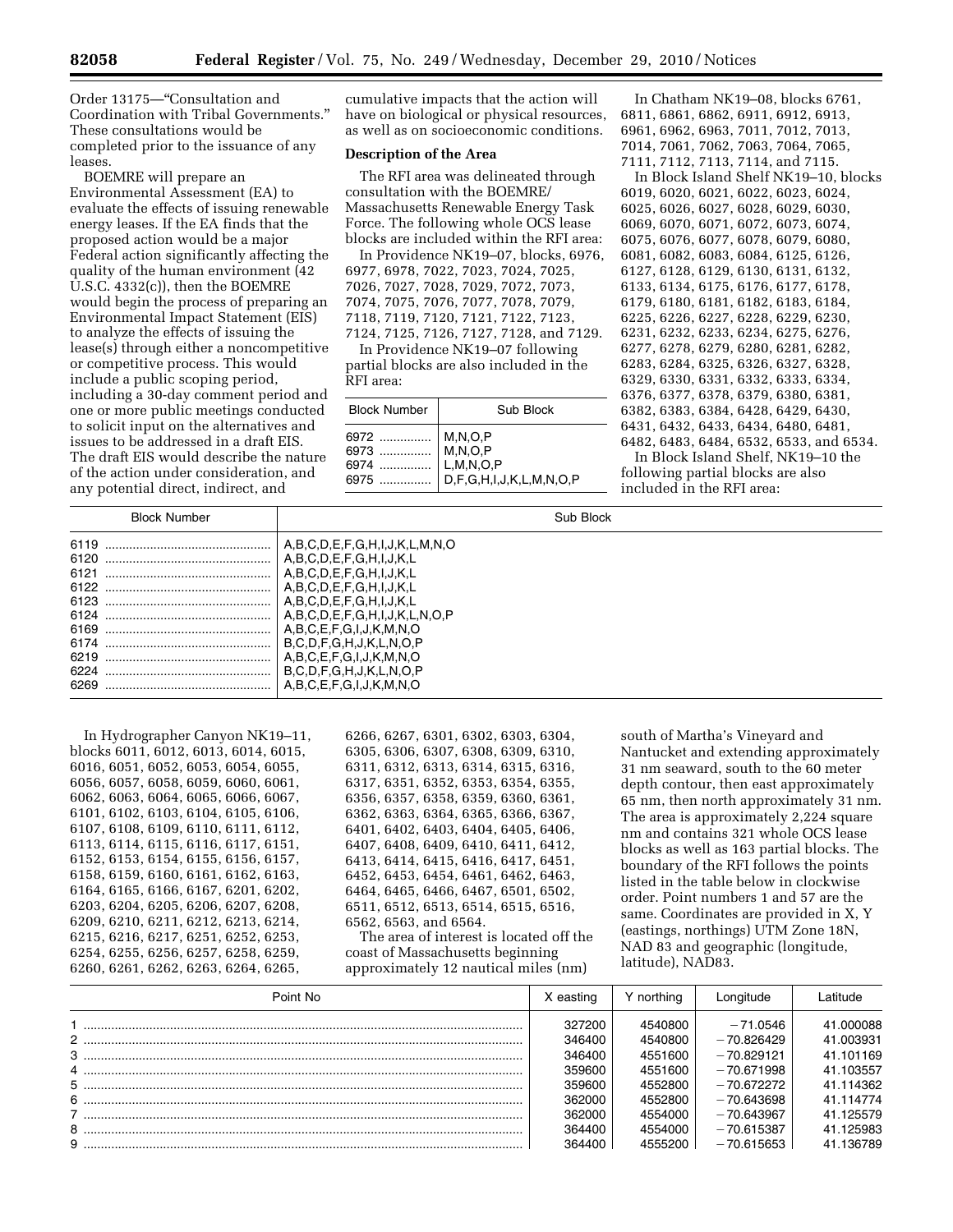| Point No | X easting | Y northing | Longitude    | Latitude  |
|----------|-----------|------------|--------------|-----------|
|          | 380000    | 4555200    | $-70.42984$  | 41.139245 |
|          | 380000    | 4550400    | $-70.428902$ | 41.09602  |
|          | 384800    | 4550400    | $-70.371762$ | 41.096715 |
|          | 384800    | 4531200    | $-70.36818$  | 40.923806 |
|          | 452000    | 4531200    | $-69.570139$ | 40.930514 |
|          | 452000    | 4574400    | $-69.573517$ | 41.319642 |
|          | 456800    | 4574400    | $-69.516168$ | 41.319914 |
|          | 456800    | 4564800    | $-69.515487$ | 41.233442 |
|          | 461600    | 4564800    | $-69.458213$ | 41.233685 |
|          | 461600    | 4560000    | $-69.457911$ | 41.190448 |
|          | 466400    | 4560000    | $-69.400673$ | 41.190661 |
|          | 466400    | 4550400    | $-69.400147$ | 41.104187 |
|          | 471200    | 4550400    | $-69.342985$ | 41.104371 |
|          | 471200    | 4545600    | $-69.34276$  | 41.061133 |
|          | 476000    | 4545600    | $-69.285634$ | 41.061289 |
|          | 476000    | 4536000    | $-69.285261$ | 40.974811 |
|          | 480800    | 4536000    | $-69.228209$ | 40.974938 |
|          | 480800    | 4531200    | $-69.22806$  | 40.931698 |
|          | 485600    | 4531200    | $-69.171045$ | 40.931797 |
|          | 485600    | 4488000    | $-69.170052$ | 40.542625 |
|          | 480800    | 4488000    | $-69.226735$ | 40.542528 |
|          | 480800    | 4483200    | $-69.226589$ | 40.499285 |
|          | 471200    | 4483200    | $-69.339882$ | 40.499007 |
|          | 471200    | 4478400    | $-69.339664$ | 40.455764 |
|          | 456800    | 4478400    | $-69.509491$ | 40.455141 |
|          | 456800    | 4483200    | $-69.509818$ | 40.498382 |
| 36       | 452000    | 4483200    | $-69.566462$ | 40.498119 |
|          | 452000    | 4492800    | $-69.567191$ | 40.5846   |
|          | 423200    | 4492800    | $-69.907473$ | 40.582428 |
|          | 423200    | 4488000    | $-69.906889$ | 40.539191 |
|          | 413600    | 4488000    | $-70.020234$ | 40.538246 |
|          | 413600    | 4483200    | $-70.019579$ | 40.495009 |
|          | 389600    | 4483200    | $-70.302734$ | 40.492164 |
|          | 389600    | 4488000    | $-70.303571$ | 40.535396 |
|          | 380000    | 4488000    | $-70.416893$ | 40.534062 |
|          | 380000    | 4492800    | $-70.417805$ | 40.577291 |
|          | 370400    | 4492800    | $-70.531192$ | 40.575844 |
|          | 370400    | 4497600    | $-70.532179$ | 40.619071 |
| 48       | 360800    | 4497600    | $-70.645631$ | 40.61751  |
|          | 360800    | 4502400    | $-70.646693$ | 40.660734 |
|          | 356000    | 4502400    | $-70.703452$ | 40.659911 |
|          | 356000    | 4512000    | $-70.705656$ | 40.746356 |
|          | 352400    | 4512000    | $-70.748279$ | 40.745718 |
|          | 352400    | 4522800    | $-70.750833$ | 40.842965 |
|          | 330800    | 4522800    | $-71.006912$ | 40.838793 |
|          | 330800    | 4507200    | $-71.002689$ | 40.698345 |
|          | 327200    | 4507200    | $-71.045274$ | 40.697598 |
|          | 327200    | 4540800    | $-71.0546$   | 41.000088 |

Specific mitigation, stipulations, or exclusion areas may be developed as a result of site-specific environmental reviews and associated consultations, as well as continued coordination through the BOEMRE/Massachusetts Renewable Energy Task Force. Multiple use issues raised through consultation with the BOEMRE/Massachusetts Renewable Energy Task Force are described below.

BOEMRE established the Massachusetts Renewable Energy Task Force in November 2009, at the request of Governor Deval Patrick. The first meeting was held on November 19, 2009, to introduce the intergovernmental members, discuss the purpose of the task force, explain BOEMRE renewable energy leasing and environmental review process, and

discuss a draft charter. The next meeting was held January 27, 2010, to present and discuss a draft RFI developed in consultation with the Commonwealth's Executive Office of Energy and Environmental Affairs. The Commonwealth initially proposed a development buffer of 9 nautical miles from the shore based on review of visual analysis materials. Based on input from the BOEMRE/Massachusetts Renewable Energy Task Force, the draft RFI was revised to begin 12 nautical miles offshore, which was presented at the September 8, 2010, Massachusetts Renewable Energy Task Force meeting. BOEMRE collected comments from task force members and held another meeting on October 15, 2010, to discuss additional requested changes. Several

Massachusetts Renewable Energy Task Force members, including the State Historic Preservation Officer, the Wampanoag Tribe of Gay Head (Aquinnah), the Mashpee Wampanoag Tribe, and representatives from the towns of Tisbury and Oak Bluffs, expressed a preference for the RFI area to begin 21 nautical miles offshore. BOEMRE has not changed the RFI boundary to begin 21 nautical miles offshore, but has depicted the 21 nautical mile delineation on the RFI map as a point of information for potential developers.

#### *Nantucket Lightship Habitat Closure Area*

Through consultation with the BOEMRE/Massachusetts Renewable Energy Task Force, the National Oceanic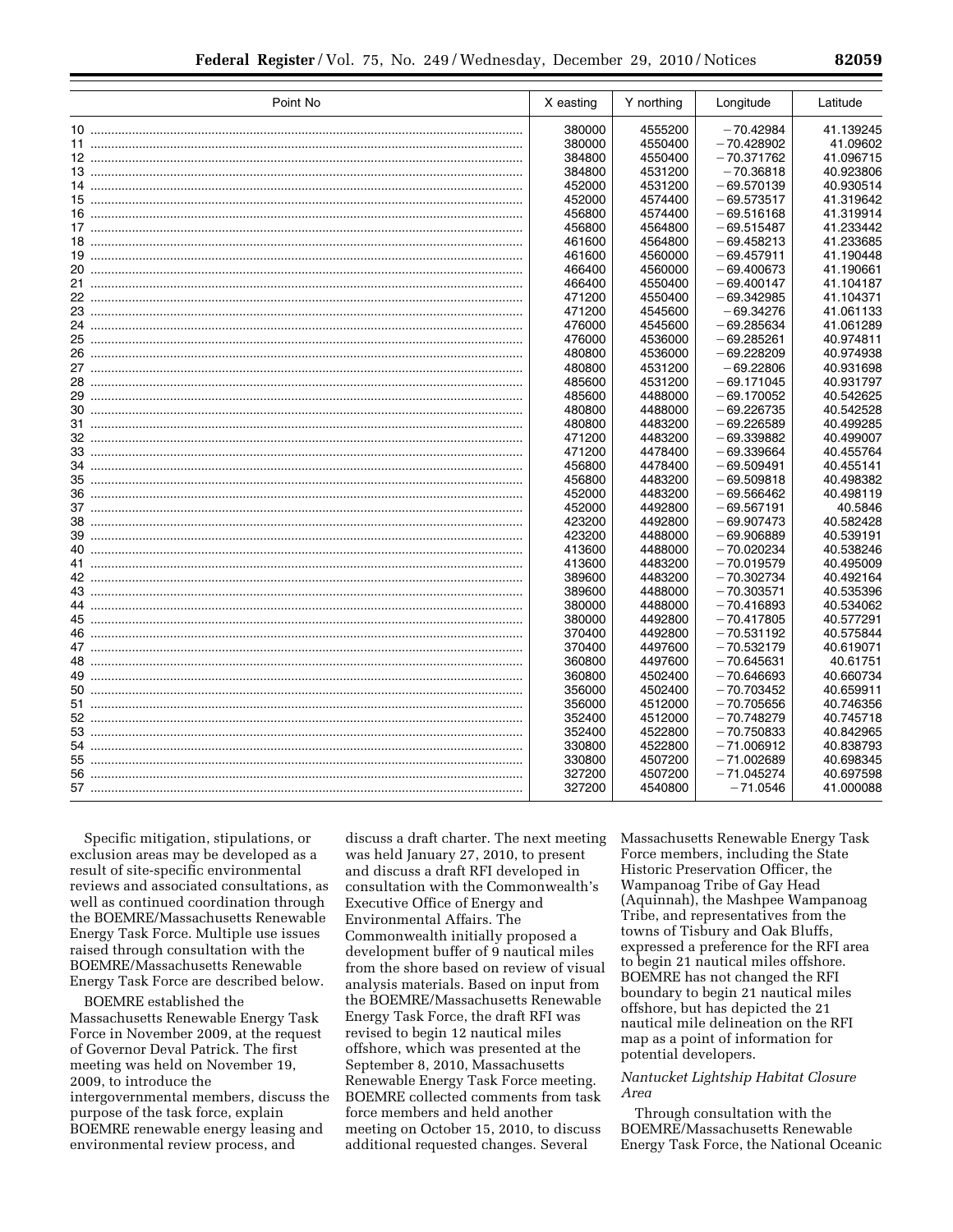and Atmospheric Administration's National Marine Fisheries Service (NMFS) has identified the Nantucket Lightship Habitat Closure Area within the RFI Area. NMFS has closed this area to all bottom-tending mobile fishing gear in order to minimize adverse effects of fishing on essential fish habitat (EFH). The NMFS has indicated that commercial wind development within this area may be subject to additional review in order to ensure that conservation efforts in this area are maintained. This area can be located at the following URL: *[http://](http://www.nero.noaa.gov/nero/regs/infodocs/MultsClosedAreas.pdf) [www.nero.noaa.gov/nero/regs/infodocs/](http://www.nero.noaa.gov/nero/regs/infodocs/MultsClosedAreas.pdf)  [MultsClosedAreas.pdf.](http://www.nero.noaa.gov/nero/regs/infodocs/MultsClosedAreas.pdf)* BOEMRE has also included this area on the RFI map as a point of information for potential developers.

### *Traffic Separation Scheme (TSS) and Navigational Issues*

BOEMRE is aware that the RFI area lies adjacent, or in close proximity to a Traffic Separation Scheme (TSS) and thus the areas nominated in response to this RFI may need to be modified. The U.S. Coast Guard will require buffers from the edges of a TSS and from the entrance and exit to a TSS. Because proposed project characteristics will be unique to each individual project, the buffers will be further defined as more information is collected, such as vessel traffic types, density and routing direction. Further, it is important to note that two-way routes, fairways and TSSs are various forms of routing measures and that buffer dimensions will vary because of many factors, one of which is vessel traffic density/ composition and rules-of-the-road protocol.

BOEMRE will take into consideration and review data including but not limited to Automatic Identification System (AIS) data that is used on ships and vessel traffic services. The BOEMRE also will also consult with relevant agencies such as the U.S. Coast Guard regarding potential issues concerning the TSS and other navigational and safety issues and will use best management practices. Depending on the findings, BOEMRE and the U.S. Coast Guard will develop reasonable and appropriate mitigations such as conditions on turbine placement, preservation of adequate navigation buffers and setbacks, protection of vessel traffic lanes or other operational restrictions utilizing their existing authorities, policies, and procedures.

If such mitigation cannot be achieved, portions of certain nominated areas may need to be excluded. The following blocks are highlighted for consideration of U.S. Coast Guard concerns: In Block

```
Island Shelf NK19–10, blocks 6428, 
6429, 6430, 6431, 6432, 6433, 6434, 
6480, 6481, 6482, 6483, 6484, 6532, 
6533, 6534; In Hydrographer Canyon 
NK19–11, blocks 6317, 6356, 6357, 
6358, 6359, 6360, 6361, 6362, 6363, 
6364, 6385, 6366, 6367, 6401, 6402, 
6403, 6404, 6405, 6406, 6407, 6408, 
6409, 6410, 6411, 6412, 6413, 6414b, 
6415, 6416, 6417, 6451, 6452, 6453, 
6454, 6461, 6462, 6463, 6464, 6465, 
6466, 6467, 6501, 6502, 6511, 6512, 
6513, 6514, 6515, 6516, 6562, 6563, 
6564.
```
#### *Department of Defense Activities on the Outer Continental Shelf*

The Department of Defense conducts offshore testing, training, and operations on the Outer Continental Shelf. BOEMRE will consult with the Department of Defense on all proposed offshore wind energy projects to ensure that projects are compatible with Defense activities on the Outer Continental Shelf.

#### *Map of RFI area*

A map of the RFI area can be found at the following URL: *[http://](http://www.boemre.gov/offshore/RenewableEnergy/stateactivities.htm#Massachusetts) [www.boemre.gov/offshore/](http://www.boemre.gov/offshore/RenewableEnergy/stateactivities.htm#Massachusetts) [RenewableEnergy/stateactivities.htm#](http://www.boemre.gov/offshore/RenewableEnergy/stateactivities.htm#Massachusetts) [Massachusetts.](http://www.boemre.gov/offshore/RenewableEnergy/stateactivities.htm#Massachusetts)* 

A large scale map of the RFI area showing boundaries of the RFI area with numbered blocks is available from BOEMRE at the following address: Bureau of Ocean Energy Management, Regulation and Enforcement, Office of Offshore Alternative Energy Programs, 381 Elden Street, Mail Stop 4090, Herndon, Virginia 20170, *Phone:* (703) 787–1300, *Fax:* (703) 787–1708.

#### **Required Indication of Interest Information**

If you intend to submit an indication of interest in a commercial lease from BOEMRE for the development of wind resources in the area(s) identified in this RFI, you must provide the following:

(1) The BOEMRE Protraction Diagram name, number, and specific whole or partial OCS blocks or areas within the RFI area that are of interest for commercial development, including any required buffer area. If your proposed project area includes one or more partial blocks please describe those partial blocks in terms of a sixteenth of an OCS block. Note that any indications of interest identifying areas greater than what would be reasonably necessary to develop a commercial wind facility will not be considered as valid indications of interest. In addition, BOEMRE will not consider any areas outside of the RFI area in this process;

(2) A description of your objectives and the facilities that you may use to achieve those objectives;

(3) A schedule of proposed activities, including those leading to commercial operations;

(4) Available and pertinent data and information concerning renewable energy resources and environmental conditions in the RFI area, including energy and resource data and information used to evaluate the RFI area; and

(5) Documentation demonstrating that you are legally, technically and financially qualified to hold a lease as set forth in 30 CFR 285.106 and 285.107. Your technical and financial documentation should demonstrate that you are capable of constructing, operating, maintaining, and decommissioning the facilities described in (2) above. Documentation of financial qualification should include information establishing access to sufficient capital to carry out development. Examples of documentation of technical qualification may include evidence of international or domestic experience with renewable energy projects or other types of electric-energy-related projects.

In addition, the Commonwealth has requested a description of plans for transmission to connect the wind energy project(s) to the on-shore grid. Please refer to the companion piece from the Commonwealth of Massachusetts that provides additional information on the State's interest and goals at: *[http://](http://www.mass.gov/?pageID=eoeeaterminal&L=4&L0=Home&L1=Energy%2c+Utilities+%26+Clean+Technologies&L2=Renewable+Energy&L3=Wind&sid=Eoeea&b=terminalcontent&f=doer_renewables_wind_offshore-wind&csid=Eoeea) [www.mass.gov/?pageID=eoeeater](http://www.mass.gov/?pageID=eoeeaterminal&L=4&L0=Home&L1=Energy%2c+Utilities+%26+Clean+Technologies&L2=Renewable+Energy&L3=Wind&sid=Eoeea&b=terminalcontent&f=doer_renewables_wind_offshore-wind&csid=Eoeea) [minal&L=4&L0=Home&L1=Energy%2c+](http://www.mass.gov/?pageID=eoeeaterminal&L=4&L0=Home&L1=Energy%2c+Utilities+%26+Clean+Technologies&L2=Renewable+Energy&L3=Wind&sid=Eoeea&b=terminalcontent&f=doer_renewables_wind_offshore-wind&csid=Eoeea) [Utilities+%26+Clean+Technologies](http://www.mass.gov/?pageID=eoeeaterminal&L=4&L0=Home&L1=Energy%2c+Utilities+%26+Clean+Technologies&L2=Renewable+Energy&L3=Wind&sid=Eoeea&b=terminalcontent&f=doer_renewables_wind_offshore-wind&csid=Eoeea) [&L2=Renewable+Energy&L3](http://www.mass.gov/?pageID=eoeeaterminal&L=4&L0=Home&L1=Energy%2c+Utilities+%26+Clean+Technologies&L2=Renewable+Energy&L3=Wind&sid=Eoeea&b=terminalcontent&f=doer_renewables_wind_offshore-wind&csid=Eoeea) [=Wind&sid=Eoeea&b=terminalcontent](http://www.mass.gov/?pageID=eoeeaterminal&L=4&L0=Home&L1=Energy%2c+Utilities+%26+Clean+Technologies&L2=Renewable+Energy&L3=Wind&sid=Eoeea&b=terminalcontent&f=doer_renewables_wind_offshore-wind&csid=Eoeea) &f=doer*\_*[renewables](http://www.mass.gov/?pageID=eoeeaterminal&L=4&L0=Home&L1=Energy%2c+Utilities+%26+Clean+Technologies&L2=Renewable+Energy&L3=Wind&sid=Eoeea&b=terminalcontent&f=doer_renewables_wind_offshore-wind&csid=Eoeea)*\_*wind*\_*offshore[wind&csid=Eoeea.](http://www.mass.gov/?pageID=eoeeaterminal&L=4&L0=Home&L1=Energy%2c+Utilities+%26+Clean+Technologies&L2=Renewable+Energy&L3=Wind&sid=Eoeea&b=terminalcontent&f=doer_renewables_wind_offshore-wind&csid=Eoeea)* If you include a description of plans for transmission, please follow the instructions in the companion piece, and include (a) a description of the physical configuration of the transmission system including specific points of interconnection to the grid and (b) the ownership structure of the transmission system. For example, with respect to physical configuration, do you anticipate one or more radial line(s) or a network system (i.e., connected to the grid in more than one location); and would the radial line(s) or network be sized to support only the proposed wind energy project(s) or to accommodate future projects as well? With respect to ownership structure, would the transmission system be owned by the developers of the wind energy project(s) or otherwise on a merchant basis, by a traditional transmission company, or